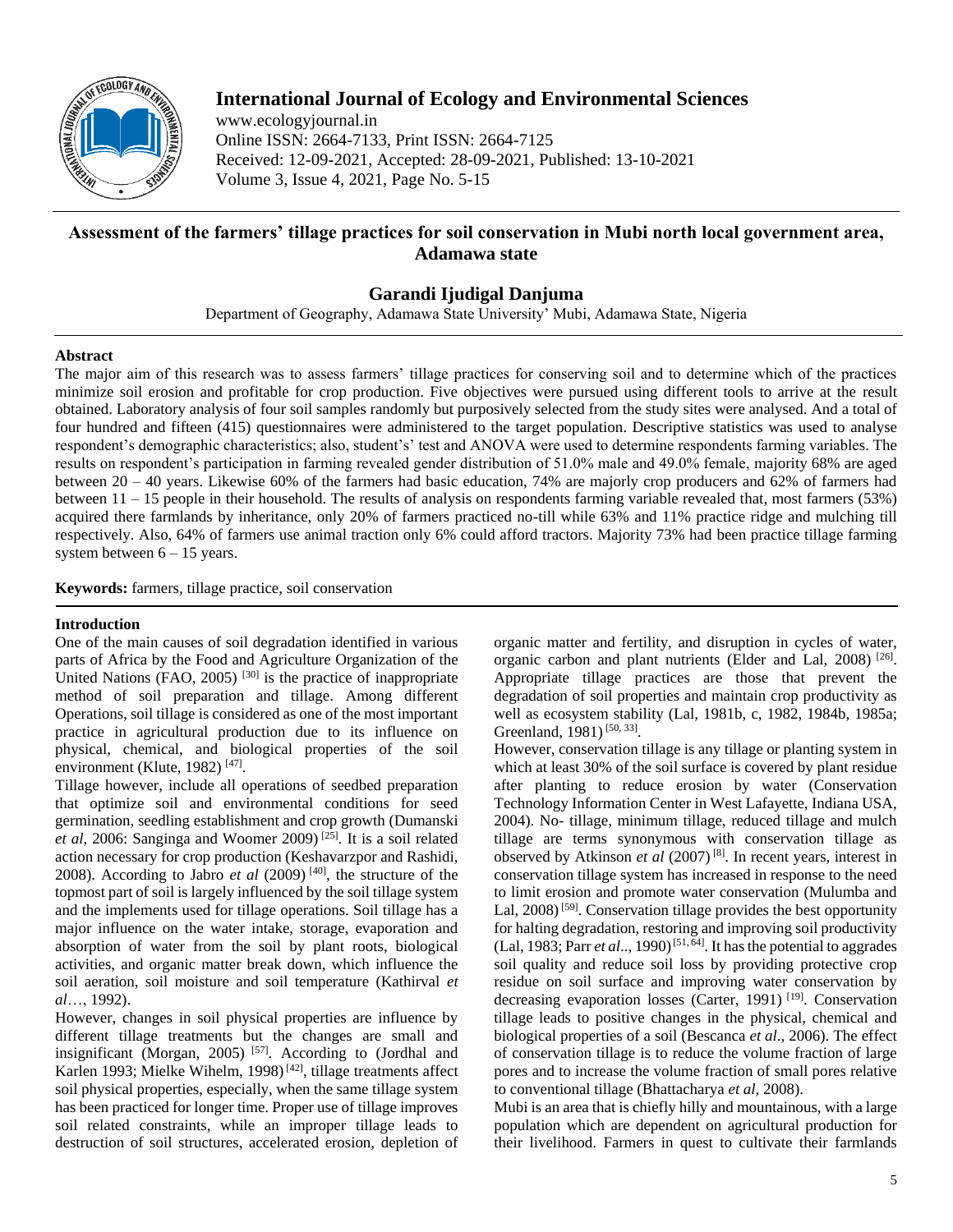often disturb the soil to varying degrees. And conventional tillage are the most common practice in the area where the use of tractors and different types of ploughs cause severe soil loss. Generally speaking, the perception of local farmer in the area is that the more you till the more the yield. However, farming is a major source to the teeming population in the area to the point that marginal lands are cultivated, and most of these farmers are peasant farmer farming on a small pieces of land that are sometimes less than a hectare, and therefore using rudimentary implement such as hoes, machetes, and spears. In recent times, tractors and ploughs have been introduced in tillage; these practices are very much different from what were obtained in the past. And these may be unsuitable for the soil of the area as the use of tractors in which fields are plowed several times, leaves soil free of any cover for extensive periods, this result to soil erosion and decline fertility. Therefore, there are other types of

tillage that assists in soil conservation which are most needed in areas of high soil degradation such as the study area. If these are incorporated in the land management system, there will be less soil erosion and other forms of degradation problems in the area.

## **Material and Methods**

The study area is Mubi north and its environs. Mubi is a town in Adamawa north senatorial district Adamawa state, Nigeria located between latitude  $9^0$  30 and  $11^0$  north of the equator and longitude  $13^0$  and  $13^0$  45 east of the Greenwich meridian. The study area is however, bounded in the north by Michika Local Government, in the East by the Republic of Cameroon, while it shares boundary with Hong Local Government and Borno State to the west and Maiha Local Government as well to the South. It has a land area covering 4728.77km<sup>2</sup> (Adebayo, 2004), this is shown in figure 1 below:



**Source:** authors work at gis lab adsu.

**Fig 1:** The study area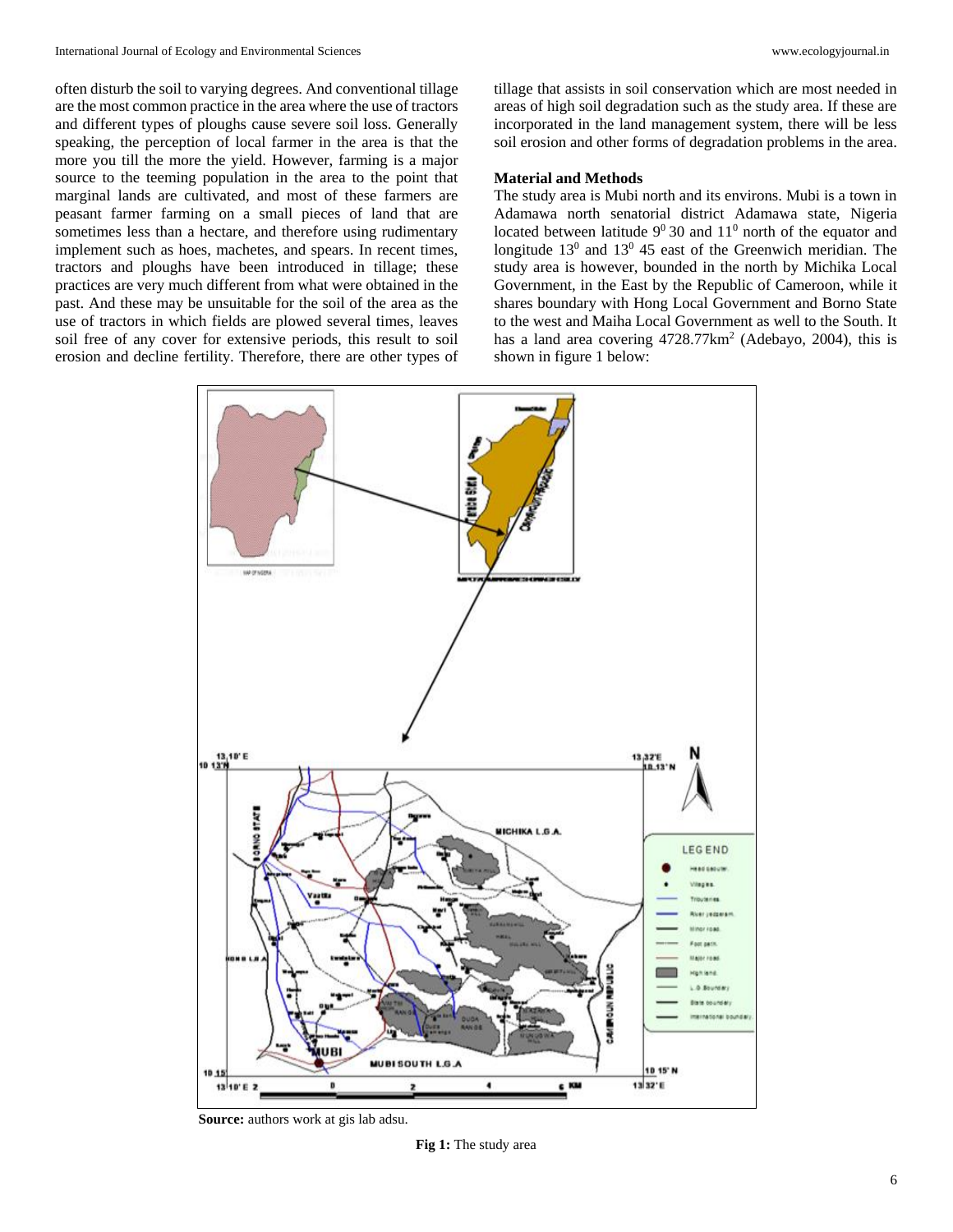| Year | Jan                      | Feb                      | Mar                      | Apr                      | May   | June  | Jul   | Aug   | <b>Sep</b> | Oct                      | <b>Nov</b>               | Dec                      | l'otal | Mean (mm) |
|------|--------------------------|--------------------------|--------------------------|--------------------------|-------|-------|-------|-------|------------|--------------------------|--------------------------|--------------------------|--------|-----------|
| 2006 | $\overline{\phantom{0}}$ | $\overline{\phantom{a}}$ | $\overline{\phantom{0}}$ | 34.7                     | 86.2  | 235.8 | 108.2 | 327.5 | 250.5      | 145                      | $\overline{\phantom{a}}$ | $\overline{\phantom{a}}$ | 1187.9 | 99.9      |
| 2007 | $\overline{\phantom{0}}$ | $\overline{\phantom{a}}$ | $\overline{\phantom{0}}$ | 2.3                      | 90.7  | 100.4 | 247.4 | 401.9 | 175.3      | 77.4                     | $\overline{\phantom{0}}$ | $\overline{\phantom{a}}$ | 1095.4 | 91.2      |
| 2008 | $\overline{\phantom{0}}$ | $\overline{\phantom{0}}$ | $\overline{\phantom{0}}$ | 115                      | 40.6  | 183.6 | 190.4 | 419.6 | 174.8      | 134.4                    | $\overline{\phantom{0}}$ | $\overline{\phantom{a}}$ | 1258.4 | 104.8     |
| 2009 | $\overline{\phantom{a}}$ | $\overline{\phantom{a}}$ | $\overline{\phantom{0}}$ | 63.9                     | 221   | 598   | 262.8 | 219.1 | 221.6      | 24.5                     | $\overline{\phantom{a}}$ | $\overline{\phantom{a}}$ | 1610.9 | 134.2     |
| 2010 | $\overline{\phantom{0}}$ | $\overline{\phantom{a}}$ | $\overline{\phantom{0}}$ | $\overline{\phantom{0}}$ | 44.5  | 146.7 | 155.8 | 338.6 | 187.3      | 45.1                     | 9.9                      | $\overline{\phantom{0}}$ | 927.9  | 77.3      |
| 2011 | $\overline{\phantom{0}}$ |                          |                          |                          | 92.7  | 123.6 | 189.7 | 242.4 | 187.8      | 69.1                     | 5.1                      | $\overline{\phantom{a}}$ | 910.4  | 75.9      |
| 2012 | $\overline{\phantom{0}}$ | $\overline{\phantom{a}}$ | $\overline{\phantom{0}}$ | 52.6                     | 99.9  | 96.5  | 274.5 | 235.9 | 146.5      | 73.6                     | 5.1                      | $\overline{\phantom{a}}$ | 984.6  | 82.1      |
| 2013 | $\overline{\phantom{0}}$ | $\overline{\phantom{a}}$ | $\overline{\phantom{0}}$ | 47.2                     | 75.3  | 154.7 | 207.3 | 329.5 | 254.7      | 41.9                     | $\overline{\phantom{0}}$ | $\overline{\phantom{a}}$ | 1110.6 | 92.5      |
| 2014 | $\overline{\phantom{0}}$ |                          | 48                       | 2.5                      | 102.7 | 95.6  | 229.6 | 216.8 | 244.2      | 52.5                     | $\overline{\phantom{0}}$ | $\overline{\phantom{a}}$ | 991.9  | 82.6      |
| 2015 | $\overline{\phantom{0}}$ | $\overline{\phantom{a}}$ | $\overline{\phantom{0}}$ | $\overline{\phantom{0}}$ | 48.5  | 132.2 | 143   | 278.1 | 85.5       | 25.5                     | $\overline{\phantom{0}}$ | $\overline{\phantom{a}}$ | 712.75 | 59.3      |
| 2016 | $\overline{\phantom{0}}$ | $\overline{\phantom{a}}$ | $\overline{\phantom{0}}$ | 6.7                      | 74.5  | 148.2 | 211.3 | 286.2 | 103.7      | 18.7                     | $\overline{\phantom{a}}$ | $\overline{\phantom{a}}$ | 849.3  | 70.7      |
| 2017 | $\overline{\phantom{0}}$ |                          | 6.5                      | $\overline{\phantom{0}}$ | 96.3  | 80.3  | 174.4 | 245.5 | 109        | 147                      | $\overline{\phantom{0}}$ | $\overline{\phantom{0}}$ | 859    | 71.5      |
| 2018 | $\overline{\phantom{0}}$ | $\overline{\phantom{0}}$ | $\overline{\phantom{0}}$ | 71.5                     | 141.4 | 124   | 125.3 | 61.2  | 249.6      | $\overline{\phantom{a}}$ | $\overline{\phantom{0}}$ | $\overline{\phantom{a}}$ | 776    | 64.6      |
| 2019 | $\overline{\phantom{0}}$ | $\overline{\phantom{a}}$ | $\overline{\phantom{0}}$ | 7.9                      | 62    | 93.9  | 140   | 195   | 182.3      | 83.7                     | $\overline{\phantom{a}}$ | $\overline{\phantom{a}}$ | 764.8  | 63.7      |
| 2020 |                          |                          |                          | 65.4                     | 133.7 | 187.2 | 201.8 | 333.5 | 314.5      | 109.7                    | $\overline{\phantom{0}}$ | $\overline{\phantom{a}}$ | 1345.8 | 112.1     |

**Table 1:** Record of Rainfall in Mubi North Local Government Area, 2006 – 2020.

Station – Mubi met. station, latitude  $10^0$  15' N longitude 13<sup>0</sup> 16', altitude- 579m-**Source:** ADSU Mubi met. station, 2020.

#### **Reconnaissance Survey**

Before the commencement of the main research work, a familiarization visit was made to the study area by the researcher. The aim of the survey is to determine the limits of the study area and to get first-hand information from the target population.

The data for this research were obtained from both primary and secondary sources. Primary data were generated through direct field observation and Focus Group Discussion (FGD). A wellstructured questionnaire was administered as a tool for obtaining primary data incorporating the set objectives of demographic and non-demographic characteristics. In addition, laboratory analysis of soil were carried out to determine whether there is a marked difference between the physical and chemical properties of tilled and untilled farmlands.

#### **Sampling technique**

Mubi North Local Government Area consists of eleven (11) wards which includes; Muchala, Mijilu, Bahuli, Vimtim, Sabonlayi, Yelwa, Mayobani, Kolere, Lokuwa, Betso, Digil. For the purpose of this research, the researcher use all the wards in the study area for which samples was drawn four (4) was purposively selected; Lokuwa, Digil, Vimtim, and Muchala. These were selected irrespective of their identities, names and dialectical differences. In selecting sample size, Taro Yammane sampling technique was used to randomly select 372 respondents from population of 5324 registered famers with ADP Mubi from the selected wards. Total of three hundred and seventy two questionnaires were administered. The formular for Taro Yamenne is given as

$$
n = \frac{N}{(1+N(e^2))}
$$

Where  $N=$  population

 $n =$ sample size

 $e =$  accepted sampling error (Yamane, 1967)<sup>[79]</sup>

## **Soil sampling procedure**

The sampling procedure involve the use of simple random but purposive sampling, where a representation sample of four (4) wards was purposively selected from the eleven (11) wards in the study area. In this way, the researcher administers the research instrument to the respondents encountered

### **Field sampling technique**

For the purpose of laboratory analysis, soil sample were taken at each farm sites of the purposively selected 2 tilled and 2 no-till, making then total of 4 farm lands. A hand driven soil auger were used to take sample at the depth of 0-20cm. The soil were placed in a polythene bags for easy convenience.

#### **Soil analysis**

For laboratory analysis, soil sample were taken each from the selected farm points to determine both physical and chemical properties of soil on the tilled and untilled farms. The physical properties that are of interest include; particle size, bulk density and porosity. While chemical properties to be considered are the soil pH, Organic Carbon (OC), Exchange Bases (EC), Base saturation (BS), Effective Cation Exchange Capacity (ECEC), Electrical Conductivity (EC), Exchange Acidity (EA), Total Nitrogen (TN), Available phosphorus (AVP).

#### **Laboratory analysis**

Soil analysis were carried out in the soil laboratory of the department of Soil Science, Modibbo Adama University of Technology, Yola. Adamawa State.

#### **Determination of soil physical properties Bulk density**

Bulk density of a soil were determined using undisturbed core soil sampling as described by Blake and Hartage (1986)<sup>[13]</sup>.

**Particle size:** the particle size analysis of the soil were determined using hydrometer method (IITA, 1979).

**Soil porosity:** the soil porosity was determined as described by (Brady and Well, 2002)<sup>[17]</sup>

#### **Determination of soil chemical properties**

**Soil pH:** the soil was measured in a 1:2, soil to water ratio using a glass electrode (H19017 microprocessor) pH mter (Jaiswal,  $2003$ )<sup>[41]</sup>.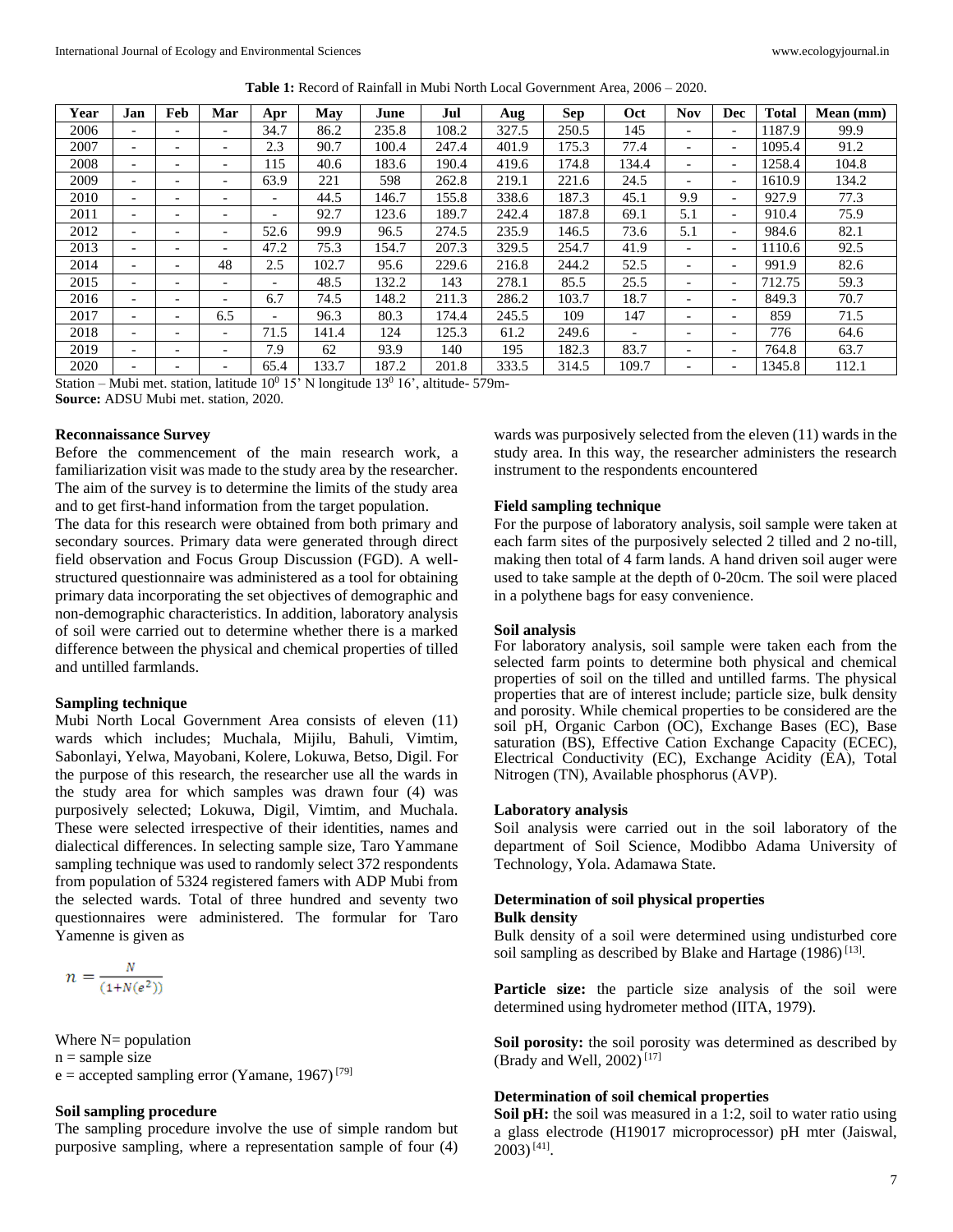Soil electrical conductivity: The soil EC were measured in a 1:2, soil to water ratio using a glass electrode (H19017 microprocessor) EC meter (Jaiswal, 2003)<sup>[41]</sup>

**Total nitrogen (N):** total nitrogen were determined by the macro Kjedahl digestion, distillation and titration procedure (Jaiswal,  $2003)$ <sup>[41]</sup>.

**Available phosphorus (AVP):** the available phosphorus was determined using Bray 1 method (Bray and Kurtz, 1945)<sup>[18]</sup>. Organic Carbon (OC): Organic Carbon was determined using Bray 1 method.

**Effective Cation Exchange Capacity (ECEC):** The ECFC were determined by using summation method (IITA, 1954). Percentage Base Saturation (PBS): The PBS was determined by calculation.

**Exchange acidity in soil:** The soil was extracted with unbuffered 1.0 M KC l, and the sum of Al and H were titrated with 0.M NaOH in the presence of phenolphthalein indicator to a permanent pink color (Jaisawal, 2003)<sup>[41]</sup>.

**Exchange Base (EB):** The exchange base were extracted with one normal (1N) ammonium acetate. Potassium and sodium were determined using flame photometer, while calcium and magnesium were determined by titration with 0.01N EDTA (ethylene di-aminotetra-acetic acid) as described by Jaiswal  $(2003)^{[41]}$ .

### **Data analysis**

The method of data analysis adopted involve the application of descriptive statistics such as the use of percentages, distribution tables and graphical representations which were used to show variation in statistical data such as the different tillage practices in use, and population characteristics in the area. Analysis of Variance (ANOVA) were used to determine the Variation between the yield of maize of tilled and no-till farmlands in the study area.

## **Results and Discussion**

## **Farm output per hectare**

The results in Table 2, revealed the farm output in 15 of 100kg bag/hectare according to the Nigeria Cereal Yield Indicator of Food and Agriculture Organization, FAO, (2015). The table revealed the percentage distribution of sampled farmers with respect to their tillage practices and their farm output based on FAO cereal indicator. The table indicates that 52% of those that practicing no-tilling got farm output below FAO standard, while the remaining 48% have above FAO standard. In the category of those farmers practicing Ridge tillage, 49% farmers had output below FAO standard while 51% had above FAO standard. Likewise, 57% in the category of those practice mulching tillage got below FAO while 43% have farm output above FAO. Those farmer practices strip tillage had 65% output below FAO standard while 35% got above FAO standard. The overall results revealed that 52% of the sampled farmers irrespective of tillage practices had farm output less than FAO standard while the remaining 48% got above FAO standard.

The farmers' estimated farm output measure in 100kg per bag was divided by number of their estimated farm size (hectares) to determine those farmers that recorded farm output up to FAO standard and those recorded below.

Likewise, the table depicts farmers' farm output alongside their tillage system. Having most farmers in the study area have below 15 bags per hectare irrespective of the tillage practices used, indicates that choice of tillage alone may not determine the farm output other factors which include recommended farming practices such as planting date, seed rate, spacing, seed varieties, seed per hole, fertilizer rate, time of fertilizer application, weed control and harvesting may responsible for general drop in the farm output.

This finding reaffirmed that if farmers in the study area choose to practice conservational tillage system with the adoption of recommended practices, the chances of getting the expected farm output with little soil disturbance is high.

Above all, repeated farming on the same plot of land have affected the fertility of the land and reduced the annual farm yield below expectation.

**Table 2:** Distribution of respondents using FAO 2015 Nigeria cereal indicator

|                  | <b>No Tilling</b> |               | <b>Ridge</b> |               |    | Mulching      |                       | <b>Strip</b>  | Overall |               |  |
|------------------|-------------------|---------------|--------------|---------------|----|---------------|-----------------------|---------------|---------|---------------|--|
| 15 bag/hec*      | Fx                | $\frac{6}{9}$ | Fx           | $\frac{6}{9}$ | Fx | $\frac{0}{0}$ | Fx                    | $\frac{0}{0}$ | Fx      | $\frac{6}{6}$ |  |
| <b>Below FAO</b> | 40                | 52%           | 112<br>114   | 49%           | 24 | 57%           | 14                    | 65%           | 190     | 52%           |  |
| Above FAO        | 37                | 48%           | 117          | 51%           | 18 | 43%           | -                     | 35%           | 179     | 48%           |  |
| Total            | 77                | 100%          | 229          | 100%          | 42 | 100%          | $^{\sim}$<br>$\sim$ 1 | 100%          | 369     | 100%          |  |

\* The FAO 2015, measures for 1,523 kg of maize per hectare, equivalent to 15.23 (100kg bag/hectare), Fx: frequency, %: percentage **Source:** Field survey, 2020

### **Government's role in encouraging conservational tillage practices**

Table 3, reveals the role plays by government in encouraging farmers' tillage practices in the study area. The result indicated that 75% of the famers had access to fertilizer and 63% to improved seeds while 70% of the respondents have no access to loan. In a similar manner, result has indicated that 72%, 75%, and 79% of the famers have not had access to farm implements, herbicides, and skilled man power respectively. This implied that, the sampled respondents irrespective of tillage system used have not benefitted from loan, farm implement, herbicides or skilled

man power. The reasons for getting little from government may be attributed to many factors, namely; government interventions in agricultural practices which have been criticized by many people are below expectation, the corrupt practices by government official makes agricultural facility difficult to reach the local famers, and their inability to form a recognized group or association through which can easily be reached by the government, and other international donors. These among other factors might account for getting less from the government.

These results agreed with the findings made by Kumar and Kumar (2011) that high cost of farm implement, poor loan access for farmers, indiscriminately diversion of fertilizers and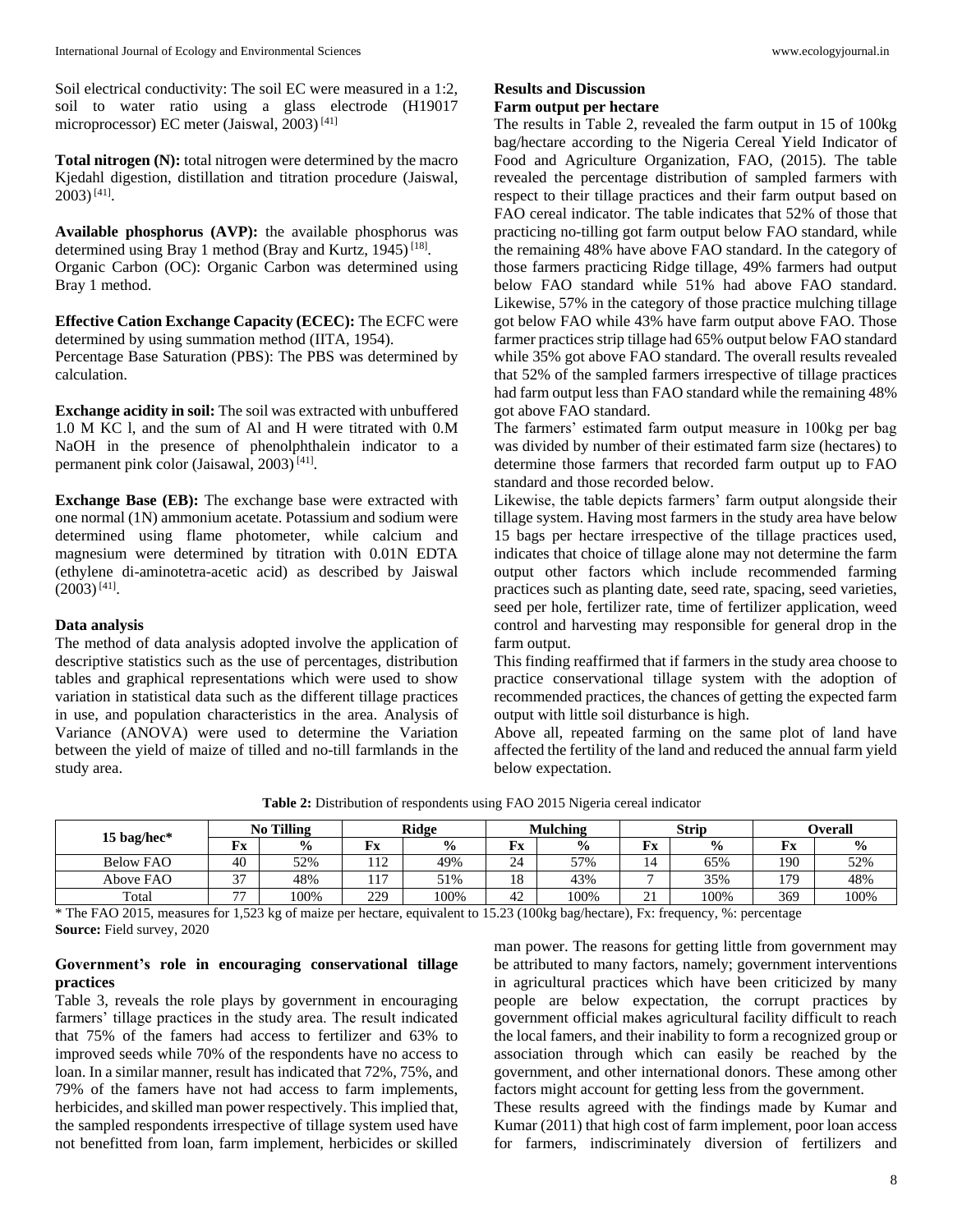herbicides to unknown location by government officials and shortage and unwillingness of skilled manpower to accept responsibility are indicators of government challenges to harness the opportunities in agricultural sectors.

**Table 3:** Government roles in encouraging tillage practices in the study area

| Government support   | Fx% |    |                 |  | $Fx %$ $Fx %$ $Fx %$ $Axg N=369$          |    |  |
|----------------------|-----|----|-----------------|--|-------------------------------------------|----|--|
| Loan                 | 29  | 8% |                 |  | 41 11% 41 11% 258 70%                     |    |  |
| Improved seed        |     |    |                 |  | 41   11%   236   64%   59   16%   33   9% |    |  |
| Fertilizer           |     |    |                 |  | 262 71% 44 12% 41 11% 22                  | 6% |  |
| Implement            |     |    |                 |  | 37 10% 37 10% 30 8% 265 72%               |    |  |
| Herbicides           | 18  | 5% | 30 <sup>1</sup> |  | 8% 44 12% 277 75%                         |    |  |
| Skilled manpower     |     | 3% | 18 I            |  | 5% 48 13% 292 79%                         |    |  |
| <b>Grand Average</b> |     |    |                 |  |                                           |    |  |

**Fx:** frequency, %: percentage, Avg: Average value **Source:** Field survey, 2020

Table 4, revealed the coping strategies adopted by farmers in the study area to conserve their farmlands. The table shows that the most commonly practiced strategies are mixed cropping with 28%, followed by use of fertilizer (16%), the use of cover crop

15% and crop rotation 14%. Use of terraces, manure and bush fallow were 13%, 8% and 6% respectively. The results indicated that mixed farming has been the orthodox coping strategies used by farmers over the years. The farming system offers insurance against total crop failure, and helps to control soil erosion and weeds. Farmers resort to mixed cropping with the aim to conserve their soil for the fact that majority could not afford to switch from one farmland to another and allow the former to lay fallow in the face of land ownership problems. Fermont, *et al* (2009) reported that among the merits of mixed cropping system was a diverse crop species grown together to complement one another by using resources in different ways, scarce labour is efficiently utilized, weeds and insects are suppressed, erosion is controlled and there is sequential harvesting and the risk of total crop loss is averted.

| Table 4: Strategies used by farmer to conserve their farmlands |  |  |
|----------------------------------------------------------------|--|--|
|----------------------------------------------------------------|--|--|

| <b>Coping strategies</b> | Frequency | Percentage |
|--------------------------|-----------|------------|
| Mixed cropping           | 221       | 28%        |
| Use of cover crop        | 119       | 15%        |
| <b>Bush fallow</b>       | 45        | 6%         |
| Use of fertilizer        | 127       | 16%        |
| Crop rotation            | 106       | 14%        |
| Terraces                 | 98        | 13%        |
| Manure                   | 66        | 8%         |
| Total                    | 782*      | 100%       |

\* Multiple responses

**Source:** Field survey, 2020

#### **Farmers choice of tillage practices**

The results on Table 5, revealed respondents choice of a particular tillage practice in the study area. The result shows that most farmers (54%) practiced tillage of their choice to get more farm output, 18% till due to farm size, and 11% of the respondents practice tillage type of their choice due to financial constraints and manpower. While only 6% of all the respondents till to conserve their farmlands. It is obvious from the observed result that local farmers were into particular farming practices only to get good farm output, as their role in environmental degradation remain unchecked.

According to Gianessi (2009), farmers are not aware of the necessity to conserve soil for generation to come but rather intensifying efforts to keep foods for the yet coming generation and putting more pressure on soil and other natural resources. Dethier and Effenberger (2011) found that the only condition forcing farmers to practice no till or zero tillage is when they perceived that their farmland is too big than what they can afford to cultivate base on their purse, while those with good manpower use available tillage practice in their farmland, others with small farm size do make ridges or animal traction all with the aim of getting more farm yield

| <b>Table 5:</b> Farmer's choice of tillage practices |  |  |  |  |
|------------------------------------------------------|--|--|--|--|
|------------------------------------------------------|--|--|--|--|

|                             | No tilling     |               | Ridge    |               |    | <b>Mulching</b> | <b>Strip</b> |               | Overall |               |
|-----------------------------|----------------|---------------|----------|---------------|----|-----------------|--------------|---------------|---------|---------------|
| <b>Reasons for practice</b> | Fx             | $\frac{6}{9}$ | Fx       | $\frac{6}{9}$ | Fx | $\frac{0}{0}$   | Fx           | $\frac{6}{9}$ | Fx      | $\frac{0}{0}$ |
| Size of farmland            | 42             | 55%           | 18       | 8%            |    | 11%             |              | 0%            | 65      | 18%           |
| Financial constraint        | 18             | 24%           | 16       | 7%            |    | 17%             |              | 0%            | 41      | 11%           |
| Manpower                    |                | 9%            | 25<br>رے | 11%           |    | 17%             |              | 0%            | 39      | 11%           |
| Farm output                 |                | 6%            | 156      | 68%           | 23 | 55%             |              | 83%           | 201     | 54%           |
| To conserve the soil        |                | 6%            | 14       | 6%            |    | 0%              |              | 17%           | 23      | 6%            |
| Total                       | $\overline{a}$ | 100%          | 229      | 100%          | 42 | 100%            | 21           | 100%          | 369     | 100%          |

**Fx:** frequency, %: percentage

**Source:** Field survey, 2020

#### **Impact of tillage practices on soil conservation**

The results in Table 6, revealed the association between tillage practices and soil conservation, taken into consideration problems of erosion, observable drop in farm output which

necessitate applying more than required input (fertilizer) to boost farm output. These variables were analyzed using categorical Chi-square to determine the respective impact of tillage practices on farmland with respect to the soil conservation. The results revealed that 62% of farmers practicing no tillage were not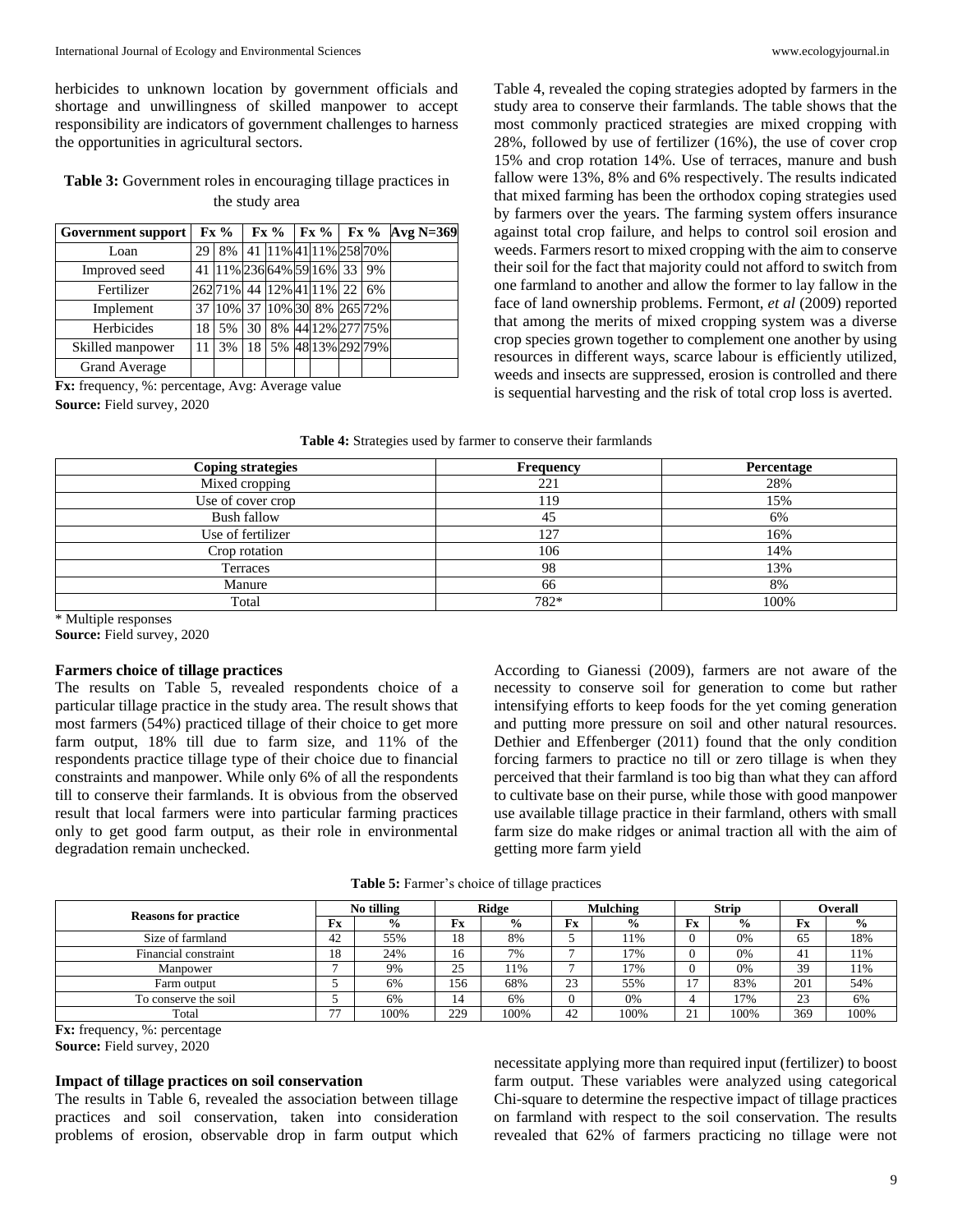affected to 61.0% practicing ridge tillage, 55% Mulch-till and 52% for those practicing strip tillage. The critical value obtained (13.90) which is greater than calculated value (7.81) at the degree of freedom of 3, at p-value <0.005 is rejected, thus, the null hypothesis states that farmers tillage practices has no significant impact on soil conservation. This Implied that tillage practices impact significantly on soil conservation, however, the result reaffirmed that having 38% of those farmers practicing no tillage compared to 61% –ridge tillage, 55% –mulching tillage and 52% –strip tillage reported having some challenges could not be coincidental compared to 62% of those practicing no tillage reported having lesser challenges.

This finding collaborates to IITA (1990); Reeves (2004); Ibeawuchi (2007) and Meisinger, *et al* (2009) that land tillage leads to soil degradation. However, Havlin, *et al* (2008) expressed variability effect of particular tillage practices and soil conservation. He expressed that no till or zero tillage is most efficient in terms of soil conservation techniques, followed by

strip, mulching and ridge till. Ilona (2011) referred to the mechanized farmers as soil killers due to the heavy machines used on the farmland. He expressed that mechanization of soil tillage; allow higher working depths and speeds and the use of certain implements like ploughs, disk harrows and rotary cultivators have detrimental effects on soil structure. Knight, *et al* (2012) expressed that excessive tillage of agricultural soils may result in short term increases in fertility, but will degrade soils in the medium term. Structural degradation, loss of organic matter, erosion and falling biodiversity are all to be expected when mechanized tillage is constantly practiced. Farmers in the medium term of continuous tillage will experience soil erosion. Ajayi and Solomon (2010) reported that adequate information with adequate follow up will only be useful to farmers alongside continuous use of improved technologies like soil conservation techniques. They expressed that when farmers are well aware of best soil conservation practices that are capable of yielding expected farm output, majority of farmers tend to adopt swiftly.

**Table 6:** Chi-square analysis on the impact of tillage practices on soil conservation

|                     |              |     |          | <b>Impact on farmland</b> |       |      |                   |    |                    |                  |  |  |
|---------------------|--------------|-----|----------|---------------------------|-------|------|-------------------|----|--------------------|------------------|--|--|
| <b>Tillage type</b> | Not Affected |     | Affected |                           | Total |      | <b>Chi-square</b> | df | <b>Table value</b> | $Sig. (2-sided)$ |  |  |
|                     | Fx           | %   | Fx       | $\%$                      | İХ    | %    |                   |    |                    |                  |  |  |
| $No-Till$           | 48           | 62% | 29       | 38%                       | 77    | 100% |                   |    |                    | 003              |  |  |
| Ridge               | 89           | 39% | 140      | 61%                       | 229   | 100% |                   |    |                    |                  |  |  |
| Mulch               | 19           | 45% | 23       | 55%                       | 42    | 100% | $13.90^{\rm a}$   | 2  | 7.815              |                  |  |  |
| Strip               | 10           | 48% | 11       | 52%                       | 21    | 100% |                   |    |                    |                  |  |  |
| Total               | 166          | 45% | 203      | 55%                       | 369   | 100% |                   |    |                    |                  |  |  |

a. 0 cells (0.0%) have expected count less than 5. The minimum expected count is 6.60. **Fx:** frequency,

**Source:** Author data analysis, 2020

## **Impact of tillage practices on farm outputs**

Table 7, presents the result of the differences between the average farm output of those farmers practicing no-till, ridge, mulching and strip tillage in their farmlands. However, farmers that practice no-till recorded an average farm output of 11.50 bag/hectare, those practices ridge tillage recorded average of 12.03 bag/hectare, those farmers practices mulching recorded 10.56 bag/hectare farm output, while those practicing strip tillage recorded an average farm output of 10.02 bag/hectare. The table revealed that the calculated F-value (1.108) which is less than the F-critical value (2.627) at the degree of freedom of 3 and 406, Pvalue =0.346. Since the calculated F-value is less than the Fcritical value, this implied that there is no significant difference between an averages output per hectares of the categories of farmers irrespective of the tillage used. Furthermore, this result suggested that all things been equal, if farmers adopt conservational tillage system alongside recommended practices; such as using appropriate farm implement, sowing date, seed rate, appropriate and timely fertilizer application, proper weed control measures, controls of diseases and pests and recommended harvesting technology, the difference in the farm yields between those that tilled and those practicing no-tilled will be insignificant. This finding corroborates with Ogban *et al.* (2005), Senjobi *et al.* (2013) and Döring*et al.* (2013) who reported slight farm yield for those farmers tilling their lands than those practicing no-till. They expressed further that tillage practices turn-up the soil nutrients which support crop farming that take less than 3-months. However, they noted that other factors such as farmer's understanding about no-tillage practices, nature of land, seed rate and date of planting might also accounted for the slight disparities in farm output.

**Table 7:** Differences in farm outputs of different tillage practices using Chi Square analysis

| <b>Tillage practices</b> | <b>Count</b>             | Sum    | Average | <b>Variance</b> | <b>F-cal</b> | p-value | F-crit |
|--------------------------|--------------------------|--------|---------|-----------------|--------------|---------|--------|
| No till                  | $\overline{\phantom{a}}$ | 882.4  | 10.30   | 39.28           |              |         |        |
| Ridge                    | 229                      | 2754.8 | 10.85   | 46.03           | .108         | 0.346   | 2.627  |
| Mulch                    | 42                       | 443.2  | 9.44    | 40.16           |              |         |        |
| Strip                    |                          | 210.5  | 9. I J  | 19.66           |              |         |        |

df (3; 406), Sum of Square (157.04; 19188.99), mean square (52.35; 47.26)

## **The impact of tillage practices on soil physical properties**

The following main physical properties were analyzed; particle size distribution, bulk density, and porosity. Most of these properties are generally used to describe the soil physical state and also soil quality. By knowing the physical properties for each tillage treatment, critical evaluations can be performed to find the most sustainable tillage practice for this specific soil.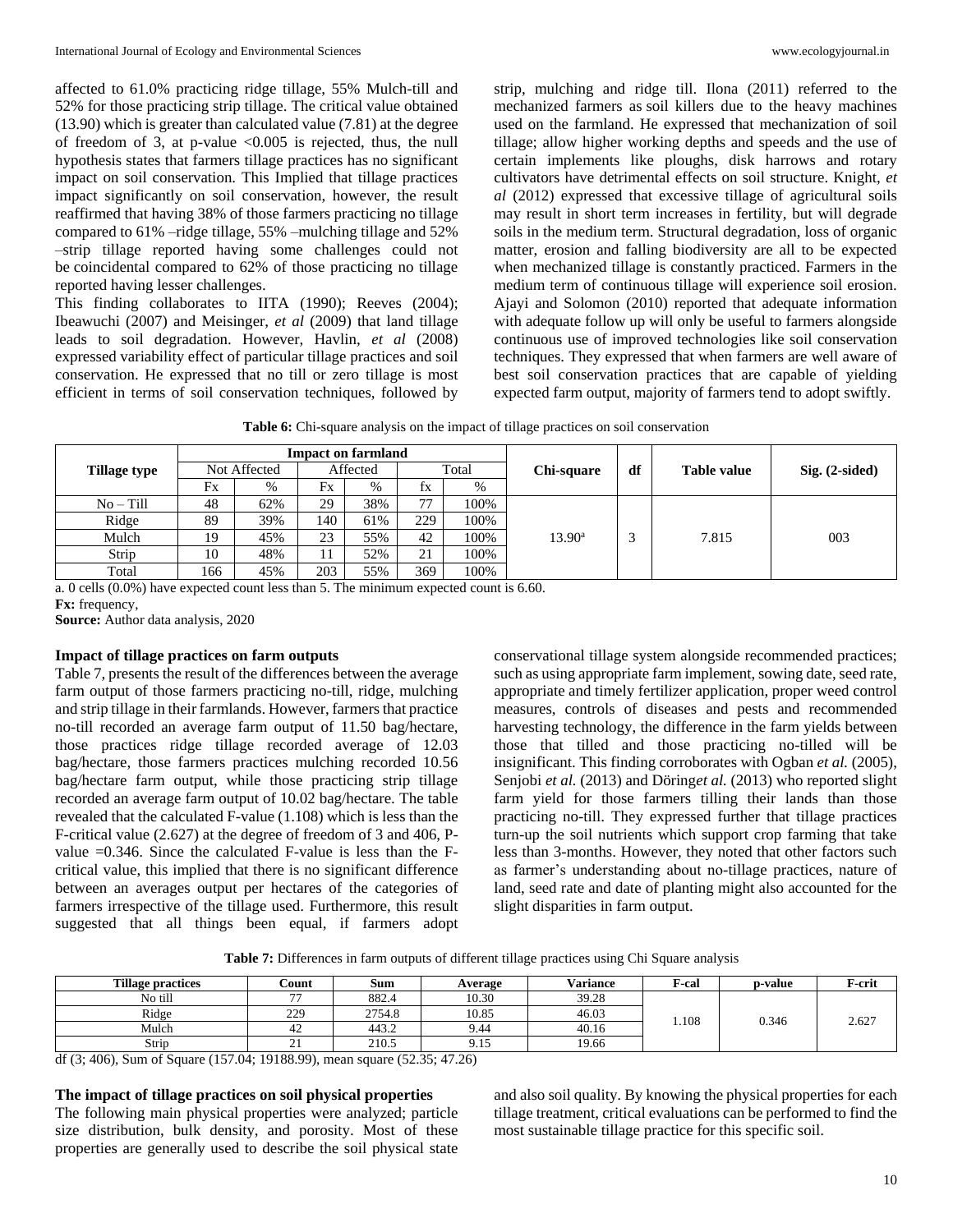The results of soil physical properties obtained from the laboratory analysis presented in Table 8 revealed that the mean proportion of sand across the four practices indicated that sand is more 86.39 in no-till site than strip till site 78.4, while ridge and mulch till showed mean proportion of 78.4 each, which is slightly less than strip till. It was observed that sand is more in no-till sites than the other three tillage. The reason might not be far from the fact that ridge till; mulch and strip till make soil lighter and more erodible than no-till where the soil is left completely undisturbed. However, these differences were not statically significant at (pvalues  $>0.05$ ) across the four tillage. Tallman (2013) [76] expressed that tillage has small but persistent degradation effect on land which might take years to be noticed. Thus, the less sand found in other practices indicated by this study suggested the negative impact of tillage systems on soil over the no-till.

The results of soil analysis obtained on the proportion of silt across the four tillage presented in Table 8, revealed that no – till has a mean silt proportion of 9.30, 11.80 for ridge and strip till, with mulch till having a mean proportion of 12.5. These results indicated that mulch till has more presence of silt than the respective no-till, ridge and strip till sites. However, student t-test also revealed that there is a significant difference at (p-value <0.05). This result shows that most of the area under cultivation resulting from inappropriate tillage systems have lesser silt due to soil exposure and continues erosion. According to Singh *et al*., (1994) soils with relatively high contents of silt and fine sand have a tendency towards structural instability and compaction, particularly if the organic carbon content is low. Table 8, presents the mean percentage of clay in the four tillage practices in the study area. No – till has a mean clay of 4.2, ridge till 10.8 and 8.8,

10.7 for mulch and strip respectively. The t–test distribution revealed that there is a significant difference in the mean proportion of clay recorded in no – till than the other three at (pvalues  $\langle 0.05 \rangle$ , this implies that clay properties are less in no – till than other practices. It was also observed at both sampled depth that tillage intensiveness or amount of soil disturbance increase clay content of the soil in the study area.

Table 8 presents an average bulk densities of the different tillage practices as follows: no-tillage 1.71 g/cm<sup>3</sup>, ridge till 1.57 g/cm<sup>3</sup>, mulch till 1.58 g/cm<sup>3</sup>, and strip till 1.58 g/cm<sup>3</sup>. As observed from the result, one can see that the bulk densities of all the treatments are generally low, although no-tillage had the highest bulk density of the treatments. Similarly, when looked at the different tillage treatments; ridge, mulch and strip tillage had a less bulk density. No-tillage had higher bulk densities because it constitutes little or no soil disturbance. Intensive tillage treatments destroy aggregates and soil structure and as a result create many macro pore and decrease bulk density. However, the t-test further revealed that there were insignificant differences for all the recorded bulk density for the respective tillages in the study area at  $(P-value > 0.05)$ . The mean percentage of porosity recorded across the four tillage practices were presented in Table 8. The result reveals mean percentages of 67.55%, 59.74%, 61.3% and 59.24% for no-till, ridge, mulch and strip till respectively. The t-distribution revealed that there is significant differences between mean percentage of porosity recorded for notill and the other three tillages at  $(P$ -values  $<0.05)$ . This implies that no-till were more porous than the other practices. This may not be unconnected with the fact that in no till soils; organic matter was left undisturbed, thereby making the soil more porous. While in the other three practices, use of ploughs has affected organic matter content of the soils and hence less porous.

**Table 8:** The impact of tillage practices on soil physical properties

|                        | <b>No-Till</b> |          |      | <b>Ridge Till</b> |          |      | <b>Mulch Till</b> |          |      |       |          | <b>P-value</b> |         |  |
|------------------------|----------------|----------|------|-------------------|----------|------|-------------------|----------|------|-------|----------|----------------|---------|--|
| <b>Soil Properties</b> | Mean           | Std. dev | Cvar | <b>Mean</b>       | Std. dev | Cvar | Mean              | Std. dev | Cvar | Mean  | Std. dev | Cvar           |         |  |
| Sand                   | 86.39          | 2.83     | 0.03 | 78.4              | 2.83     | 0.04 | 79.9              | 0.71     | 0.01 | 78.4  | 2.83     | 0.04           | 0.11    |  |
| Silt                   | 9.3            | 2.12     | 0.23 | 11.8              |          |      | 12.25             | 0.71     | 0.06 | 11.8  |          |                | 0.03    |  |
| Clay                   | 4.25           | 0.71     | 0.17 | 10.8              | 1.41     | 0.13 | 8.8               |          | 0    | 10.7  | 2.83     | 0.24           | $0.04*$ |  |
| <b>Bulk Density</b>    | 1.71           | 0.01     | 0.01 | 1.57              | 0.05     | 0.03 | 1.62              |          | ν    | 1.58  | 0.06     | 0.04           | 0.13    |  |
| Porosity               | 67.55          | 2.05     | 0.03 | 59.74             | 2.74     | 0.05 | 61.3              | 2.12     | 0.03 | 59.24 | 2.03     | 0.03           | $0.02*$ |  |

Std. dev: standard deviation, C var: Coefficient of variation

|          |                     |       | <b>No-till Site</b> |       |       | <b>Tilled site</b>                                                                                                                                                                                                                                                                        |       |         |
|----------|---------------------|-------|---------------------|-------|-------|-------------------------------------------------------------------------------------------------------------------------------------------------------------------------------------------------------------------------------------------------------------------------------------------|-------|---------|
| Location | Soil properties     | Mean  | Std. dev            | Covar | Mean  | Std. dev                                                                                                                                                                                                                                                                                  | Covar | P-value |
|          | Sand                | 86.39 | 2.83                | 0.03  | 78.4  | 2.83                                                                                                                                                                                                                                                                                      | 0.04  | 0.11    |
|          | Silt                | 9.30  | 2.12                | 0.23  | 11.80 | 0.00                                                                                                                                                                                                                                                                                      | 0.00  | 0.03    |
| Digil    | Clay                | 4.25  | 0.71                | 0.17  | 10.8  | 1.41                                                                                                                                                                                                                                                                                      | 0.13  | $0.04*$ |
|          | <b>Bulk</b> density | 1.71  | 0.01                | 0.01  | 1.57  | 0.05                                                                                                                                                                                                                                                                                      | 0.03  | 0.13    |
|          | Porosity            | 67.55 | 2.05                | 0.03  | 59.74 | 2.74                                                                                                                                                                                                                                                                                      | 0.05  | $0.02*$ |
|          | Sand                | 85.4  | 1.41                | 0.02  | 79.9  | 0.71                                                                                                                                                                                                                                                                                      | 0.01  | 0.07    |
|          | Silt                | 8.30  | 0.71                | 0.09  | 12.25 | 0.71                                                                                                                                                                                                                                                                                      | 0.06  | $0.03*$ |
| Lokuwa   | Clay                | 4.30  | 0.71                | 0.16  | 8.80  | 0.00                                                                                                                                                                                                                                                                                      | 0.00  | $0.03*$ |
|          | <b>Bulk</b> density | 1.70  | 0.03                | 0.02  | 1.62  | 0.00                                                                                                                                                                                                                                                                                      | 0.00  | 0.16    |
|          | Porosity            | 68.8  | 1.10                | 0.02  | 61.3  | $0.03*$<br>2.12<br>0.03<br>2.83<br>0.04<br>0.11<br>$0.02*$<br>0.00<br>0.00<br>2.83<br>0.24<br>$0.01*$<br>0.04<br>0.15<br>0.06<br>0.03<br>$0.02*$<br>2.03<br>0.71<br>0.01<br>0.17<br>$0.02*$<br>0.71<br>0.06<br>0.00<br>$0.03*$<br>0.00<br>0.00<br>0.00<br>0.13<br>$0.03*$<br>1.41<br>0.02 |       |         |
|          | Sand                | 86.4  | 2.83                | 0.03  | 78.4  |                                                                                                                                                                                                                                                                                           |       |         |
|          | Silt                | 9.30  | 2.12                | 0.23  | 11.80 |                                                                                                                                                                                                                                                                                           |       |         |
| Muchalla | Clay                | 4.30  | 0.71                | 0.16  | 10.70 |                                                                                                                                                                                                                                                                                           |       |         |
|          | <b>Bulk</b> density | 1.72  | 0.03                | 0.02  | 1.58  |                                                                                                                                                                                                                                                                                           |       |         |
|          | Porosity            | 66.6  | 1.98                | 0.03  | 59.24 |                                                                                                                                                                                                                                                                                           |       |         |
|          | Sand                | 86.4  | 2.83                | 0.03  | 79.9  |                                                                                                                                                                                                                                                                                           |       |         |
|          | Silt                | 9.30  | 2.12                | 0.23  | 12.3  |                                                                                                                                                                                                                                                                                           |       |         |
| Vitim    | Clay                | 4.30  | 0.71                | 0.16  | 16.80 |                                                                                                                                                                                                                                                                                           |       |         |
|          | <b>Bulk</b> density | 1.72  | 0.03                | 0.02  | 1.62  |                                                                                                                                                                                                                                                                                           |       |         |
|          | Porosity            | 68.8  | 1.13                | 0.02  | 63.8  |                                                                                                                                                                                                                                                                                           |       |         |

**Table 9**

**Source:** Field survey, 2020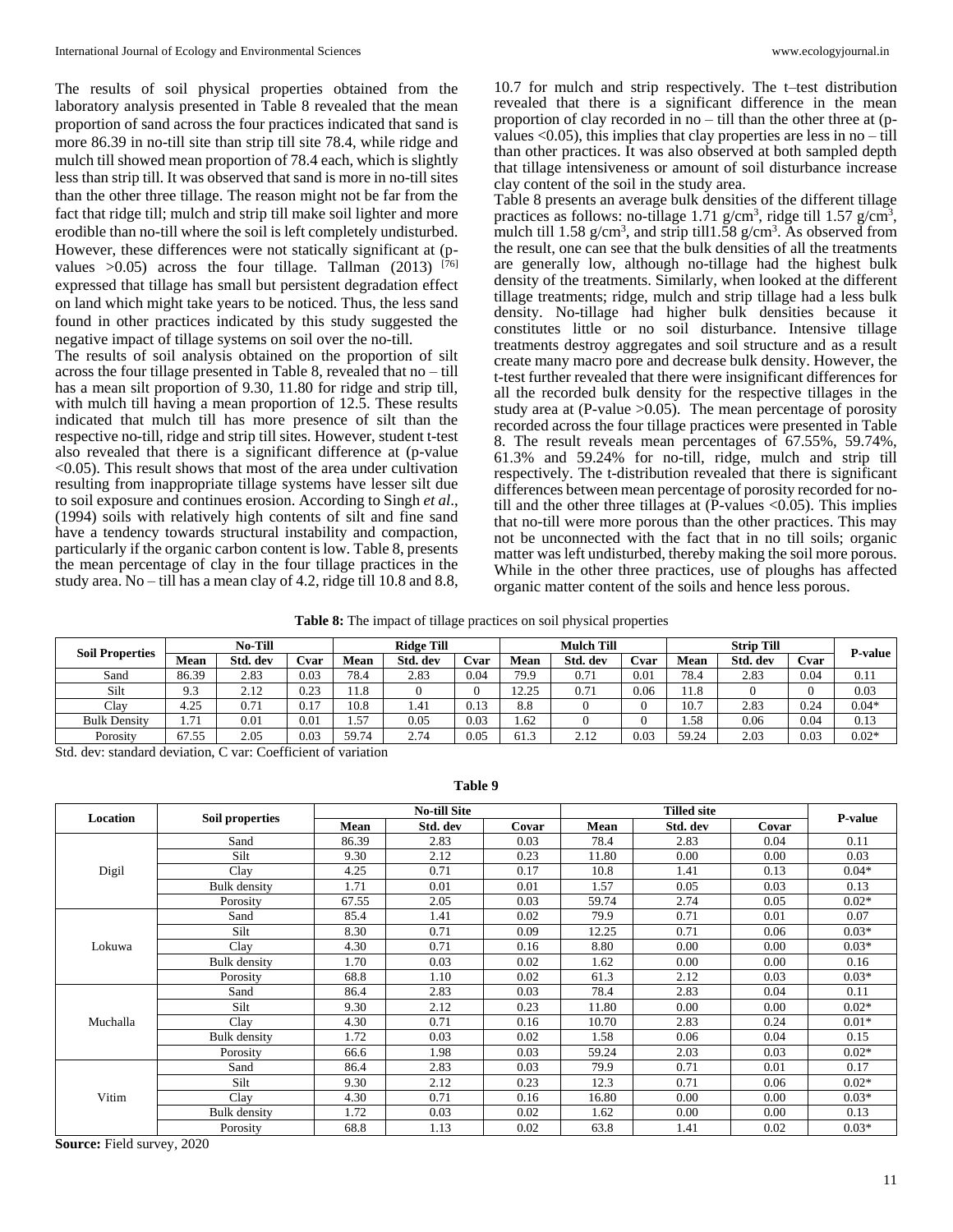#### **Impacts of tillage on soil chemical properties**

Table 10; Presents the laboratory analysis of soil chemical properties in the study area. The result indicated that the soil pH across the four practices is slightly acidic as observed from the mean values; no-till 6.35, ridge till 5.4 and 6.5, 5.42 for mulch and strip till respectively. Using student t-test it was established that there is no significant difference at 0.05 level between no-till and the other three practices. The study showed that under notillage, soil pH tended to decrease, but this decrease was also not significant. Therefore, lower pH as a result of no-tillage can be explained by increased acidification due to higher mineralization rates, and acidification occurs due to mineralization of organic matter, and the effect of nitrification of added fertilizer and root exudation. The findings conformed to the study carried out in Liberia by Lal and Dinkins (1979), which demonstrated that notillage is effective for the production of grain crops but the yield of cassava was higher in plough than no-till plots.

Electrical conductivity (EC): The result in table 4.9 revealed the mean proportion of electrical conductivity in the study area. However, the mean values were (0.20, 0.14, 0.13 and 0.15) for no-till, ridge, mulch and strip till respectively. However, the result indicates that the soil is generally non-saline. This is also confirmed by the study conducted, normally one would expect a higher EC reading in no-tillage practice because fertilizer is only applied to the topsoil at planting, leading to an accumulation in the 0-15 cm soil profile. Similarly, other practices also received fertilizer in the same way, but because soil is tilled once every year, the fertilizer is incorporated evenly over 0-20 cm soil depth in which 0-15 cm depth is expected to show a lower EC reading. And using student't' test it was established that there was no significant difference at 0.05 levels between no-till and the three tillage treatments. Table 9 shows the results of total carbon content for the different tillage treatments of the two sampling depths and sites. In general, the total carbon contents were 0.72g/kg, 0.78g/kg, 0.78g/kg, and 0.73g/kg for no-till, ridge till, mulch and strip respectively, which were very low for all the tillage treatments. From this study's results, showed that there was decrease in total carbon content of no-tillage and that of strip tillage treatments, which incorporates the residues below ground, and reduces the total carbon content of the soil even-though, not significant. It was expected that no-tillage treatment would have increased the carbon content of the soil to much higher percentages, a phenomenon that is well documented in many literatures, but this was not observed in our study. Therefore, using student t-test, it was confirmed that there was no significant difference at 0.05 levels in the organic carbon content of the soil across the four tillage practice treatments in the study area. The finding in table 9 reveals the percentage of total nitrogen across the four tillage practices. It was observed from the mean values 0.09g/kg, 0.08g/kg, 0.01g/kg and 0.08g/kg that the total nitrogen nearly the same. Using student t-test, at 0.05 levels, it was

established that there was no significant differences in the practices at different depths. In a similar manner, table 10, revealed the mean values of available phosphorus of the soils obtained in the study area for the four different tillages 3.99, 3.58, 3.02, 3.63 for no-till, ridge till, mulch and strip respectively are generally low. The result indicated that the phosphorus levels are nearly the same except for the strip till that is slightly higher. This result is not in contrast with what was earlier expected. However, using student t-test, it was established that the difference in the phosphorus level of farmland in the study area are insignificant. The result in table 10 also revealed the calcium content of soil in the study area. As observed from the mean values 4.7 Cmo1/kg, 2.15 Cmo1/kg, and 3.15 Cmol/kg for no-till, ridge till, and strip till, the available calcium are generally very low, with mulch having 5.3 Cmo1/kg showing medium calcium content. However, it can be deduced from the result that the calcium content of soils in the area are not fairly uniform, because different practices receive different treatment hence differences in calcium content of the soils. Using student't' test it was established that there were significant differences in the soil calcium content across the four practices the study area.

Findings in Table 10 revealed that the magnesium content of soil across the four practices range from low to medium. The mean values are no-till 0.9 Cmo1/kg, ridge till 1.1 Cmo1/kg, mulch 0.85 Cmo1/kg, and strip till 1.05 Cmo1/kg respectively. It was observed that ridge and strip till have higher magnesium content than those of no-till and mulch farmlands. Therefore, using student t-test, there were significant differences in the magnesium content of the soil at various depths and sites. Table 9 revealed also that the sodium content across the four tillage is generally low. This was observed from the computed mean values that, the sodium content of all the sampled farmlands are nearly the same. However, using student't' test it was established that the sodium content of soil at various depths and sites were not significantly different. Also, the finding in table 10 reveals the available potassium of soils in the study area. The result as indicated at different depths and sites show that the available potassium in notill and strip till are slightly higher than those of ridge and mulch till farmlands. T-test distribution also confirmed that there were no significant differences in the potassium level of all the practices. Table 10 reveals that the Total Exchange Bases (TEB) and Total Exchange Acidity (TEA) were not statistically significant across the four practices, while the Effective Cation Exchange Capacity (ECEC) and Base Saturation (BS) were statistically significant. As can be seen from the table, the mean values of exchangeable bases are slightly higher in no-till and mulch than ridge and strip till farmlands, while Exchange Acidity for all the practices is nearly the same. However, Effective Cation Exchange Capacity is much higher in mulch and no-till than the other two farmlands at different depths. Base Saturation, on the other hand

**Table 10:** Tillage effects on soil chemical properties

|                     |             | No-till       |        |      | <b>Ridge till</b> |      |            | Mulch till |       |      | <b>Strip till</b> |       |                |  |
|---------------------|-------------|---------------|--------|------|-------------------|------|------------|------------|-------|------|-------------------|-------|----------------|--|
| Chemical properties | <b>Mean</b> | Std.<br>. dev | .`ovar | Mean | Std. dev          | Cvar | Mean       | Std. dev   | Covar | Mean | Std. dev          | Covar | <b>P-value</b> |  |
| PH                  | 6.35        | 0.22          | 0.03   | 5.4  | 0.14              | 0.03 | 6.5        | 0.21       | 0.03  | 5.42 | 0.13              | 0.02  | 0.05           |  |
| $EC$ (dsm)          | 0.2         | 0.02          | 0.11   | 0.14 | 0.04              | 0.3  | 0.13       | 0.03       | 0.22  | 0.15 | 0.04              | 0.28  | 0.28           |  |
| %OC                 | 0.72        | 0.04          | 0.06   | 0.78 | 0.04              | 0.05 | 0.78       | 0.18       | 0.23  | 0.73 | 0.03              | 0.04  | 0.3            |  |
| %N                  | 0.09        | 0.01          | 0.16   | 0.08 | 0.01              | 0.09 | $\Omega$ . | $0.01\,$   | 0.07  | 0.08 | 0.01              | 0.09  | 0.35           |  |
| AVP (PPM)           | 3.99        | 0.4           | 0.1    | 3.58 | 0.74              | 0.21 | 3.02       | 0.88       | 0.24  | 3.63 | 0.81              | 0.22  | 0.58           |  |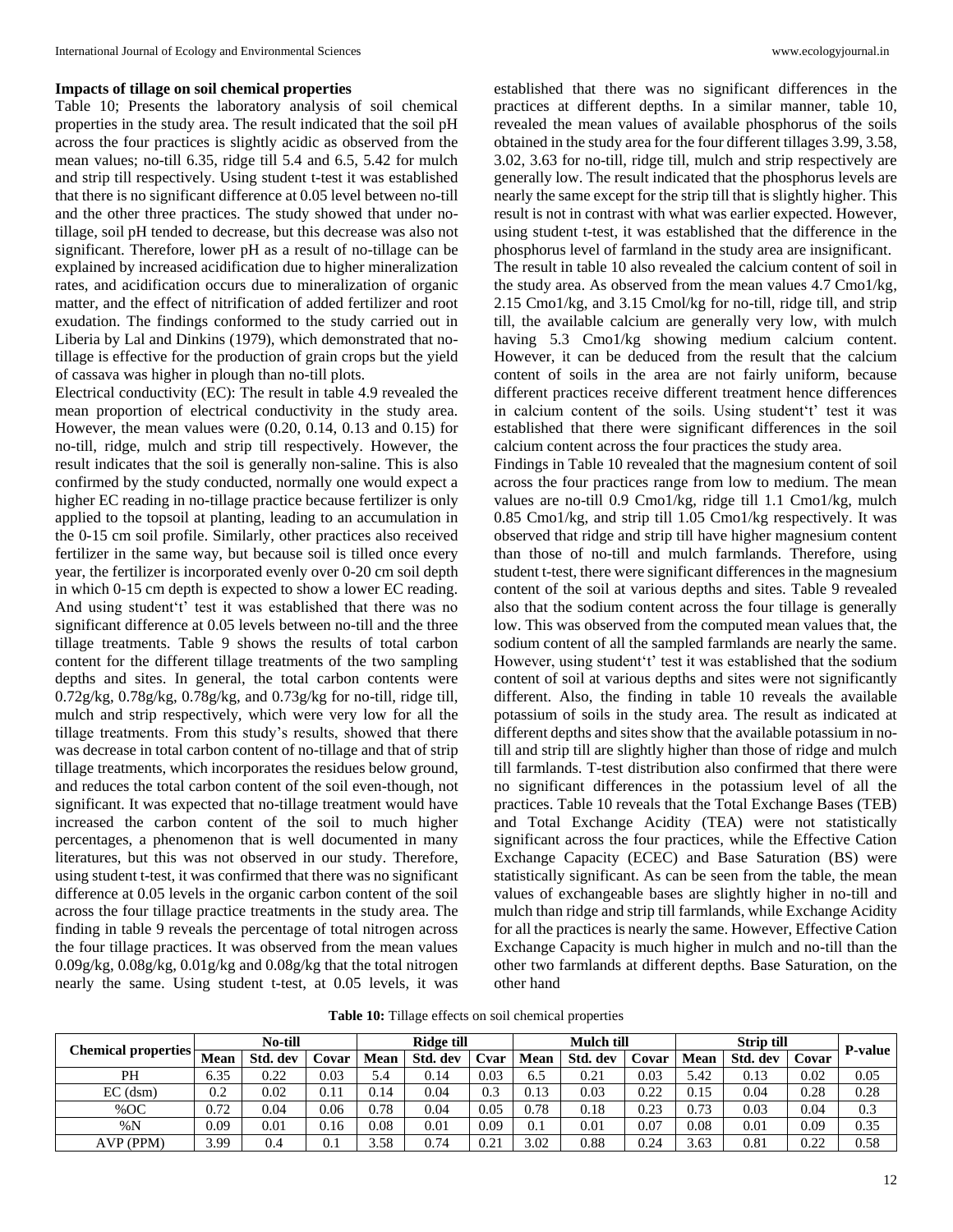| Ca (Cmol/kg)   | 4.7  | 0.14 | 0.03 | 2.15  | 0.07 | 0.02 | 5.3   | 0.71 | 0.13 | 3.15  | 0.07 | 0.02 | $0.02*$ |
|----------------|------|------|------|-------|------|------|-------|------|------|-------|------|------|---------|
| $Mg$ (Coml/kg) | 0.9  | 0.14 | 0.16 | 1.1   | 0.99 | 0.9  | 0.85  | 0.35 | 0.42 | 0.05  | 0.92 | 0.88 | 0.82    |
| Na (Cmol/kg)   | 0.14 | 0.02 | 0.16 | 0.12  | 0.01 | 0.06 | 0.13  | 0.01 | 0.06 | 0.1   |      |      | 0.4     |
| $K$ (Cmol/kg)  | 0.82 | 0.4  | 0.48 | 0.69  | 0.02 | 0.03 | 0.48  |      |      | 0.71  | 0.02 | 0.03 | 0.71    |
| TEB (Cmol/kg)  | 6.6  | 0.57 | 0.09 | 5.02  | 1.02 | 0.2  | 6.81  | 0.44 | 0.06 | 5.01  | 1.01 | 0.2  | 0.23    |
| TEA (Cmol/kg)  | 1.25 | 0.07 | 0.06 | 1.7   |      |      | 2.1   | 0.28 | 0.13 | 1.8   |      |      | 0.07    |
| ECEC           | 7.98 | 0.69 | 0.09 | 6.81  |      | 0.15 | 8.67  | 0.06 | 0.01 | 6.81  | 1.01 | 0.15 | 0.32    |
| %BS            | 83.7 | 0.36 |      | 63.27 |      | 0.05 | 88.28 | 1.35 | 0.05 | 73.25 | 3.97 | 0.05 | $0.04*$ |

**Source:** Result of laboratory analysis calculated

Soil as natural resources must be utilized efficiently both in theshort and long-term to make agriculture more sustainable. The main aim of this study was to quantify and qualify the physical and chemical properties of soil through four different tillage applications on a research site. The secondary aim was to establish which of the tillage treatments were the most sustainable regarding the soil properties. However, prominent differences were observed between tillage treatments for most of the soil properties quantified. It was vivid from the study that, the total carbon content was generally very low in the  $0 - 20$ cm soil depth and the decreased was in the order of no-till, strip, ridge and mulch till. This proves that tillage practices that caused little soil disturbance would cause increase in carbon content at the surface, although the extent to which it can increase is not significant.

#### **References**

- 1. Adebayo AA. Climate. In Adebayo AA. (ed) Mubi region: A Geographical Synthesis, Yola paraclete publisher, 2004.
- 2. Adebayo AA, Dayya S. Geology, Relief and Drainage. In Adebayo, A.A. (ed). Mubi region. A Geographical Synthesis, Yola paraclete publisher, 2004.
- 3. African Conservation Tillage (ACT) Network, Conservation Tillage – Gateway to Food Security and sustainable Rural Development The Economics of Conservation Tillage, 2002.
- 4. Ahn PM, Hintze. No Tillage. Minimum Tillage and Their Influence On Soil Properties. In: organic Matter Management and Tillage in Humid and Sub-humid Africa. IBSRAM proceedings. Bangkok. IBSRAM,1990:10:341- 349.
- 5. Alibi T, Uponi J. Information database for Nigeria Soils, 2010. Proceedings of the 34<sup>th</sup> Annual Conference of the Soil Science Society of Nigeria, institute if Agriculture Research & training, Ibadan, March  $22<sup>nd</sup> - 26<sup>th</sup>$ , 2010.
- 6. Antapa PL, Angen TV. Tillage Practices and Residue Management in Tanzania. In: organic-matter Management and Tillage in Humid and Sub-humid Africa. IBSRAM Proceedings No.10. Bangkok: IBSRAM,1990:10:49-57.
- 7. Anikwe MAN, Ubochi JN. Short-term changes in soil properties under tillage systems and their effect on sweet potato (ipomea batatas L.) growth and yield in an Ultisol in South-Eastern Nigeria, Australian Journal of Soil Research,2007:45:351-358.
- 8. Atkinson BS, Sparkes DL, Mooney SJ. Using selected soil physical properties of seedbeds to predict crop establishment, Soil & Tillage Research,2007:97(2):218-228.
- 9. Baker JB, Southard RJ, Mitchell JP. Agricultural dust Production and Composition in Standard and Conservation Tillage systems in the San Joaquin Valley. Journal of Environmental Quality,2005:34:1260-1269.
- 10. Baker CJ. No-tillage seeding in Conservation Agriculture. CABI Publishing, second edition, 2007.
- 11. Bashir A, Raji MM, Rural Settlement. In Adebayo A. A. & Tukur A. L. (Eds) Adamawa state In Maps. Department of Geography, FUT Yola, 1999, 100-103.
- 12. Benites JR, Ashburner JE. FAO's role in promoting conservation agriculture. Draft paper for the I world progress on conservation agriculture: a worldwide challenge. Madrid (Spain), October  $1<sup>st</sup> - 5<sup>th</sup>$ , 2001.
- 13. Blake SR, Hartage KH, Bulk density core method, 1986.
- 14. Blanco-Canqui H, Mikha MM, Benjamin JG, Stone LR, Schelgel AJ, Lyon DJ *et al*. " regional study of No-Till Impacts on Near-Surface Aggregate properties that influence Soil Erodibility ". Soil Science Society of America Journal,2009:73(4):1361.
- 15. Bescansa P Imaz MJ, Virto I, Enrique A, Hoogmoed WB. Soil water retention as affected by tillage and residue management in semi-arid Spain. Soil and Till. Res,2006:87:19-27.
- 16. Bhattacharyya R, Kundu S, Pandey SC, Gupta HS. Tillage and irrigation effects on crop yields and soil properties under the rice-wheat system in the Indian Himalayas. Agril. Water Manag,2008:95:993-1002.
- 17. Brady NC, Weil RR. The Nature and Properties of Soil (14th ed.) Prentice Inc. New Delhi, 2002, 980.
- 18. Bray NC, Kurtz LT. Determination of total and Available forms of Phosphorus in Soil Science,1945:38:617-628.
- 19. Carter MR. Evaluation of shallow Tillage for spring cereals on a fine sandy loam. I. Growth and yield components, N accumulation and tillage economics, Soil and Tillage Res,1991:21:23-35.
- 20. Claassen MM. effects of late-maturing soybean and sunn hemp summers cover crops and nitrogen rate on no-till grain sorghum after wheat. Kansas State University, SRP928, 2004.
- 21. Chuahan BS, Gill GS, Preston C. Tillage system effects on weed ecolgy, herbicide activity and persistence; a review, Australian Journal of Experimental Agriculture,2006:46:1557-1570.
- 22. Conservation Tillage Information Cente (CTIC), 'National crop residue management survey.' (Conservation technology Information Centre ; West Lafayatte, IN), 2004.
- 23. Coughenour CM, Chamala S. "Conservation tillage and crop innovation; constructing the new culture of agriculture,' (Lowa State University Press; Ames, IA), 2000.
- 24. Derpsch R. The extent of Conservation Agriculture adoption worldwide: Implications and impact. Proceeding of the Third International Congress of Conservation Agriculture, Nairobi, Kenya, 2005.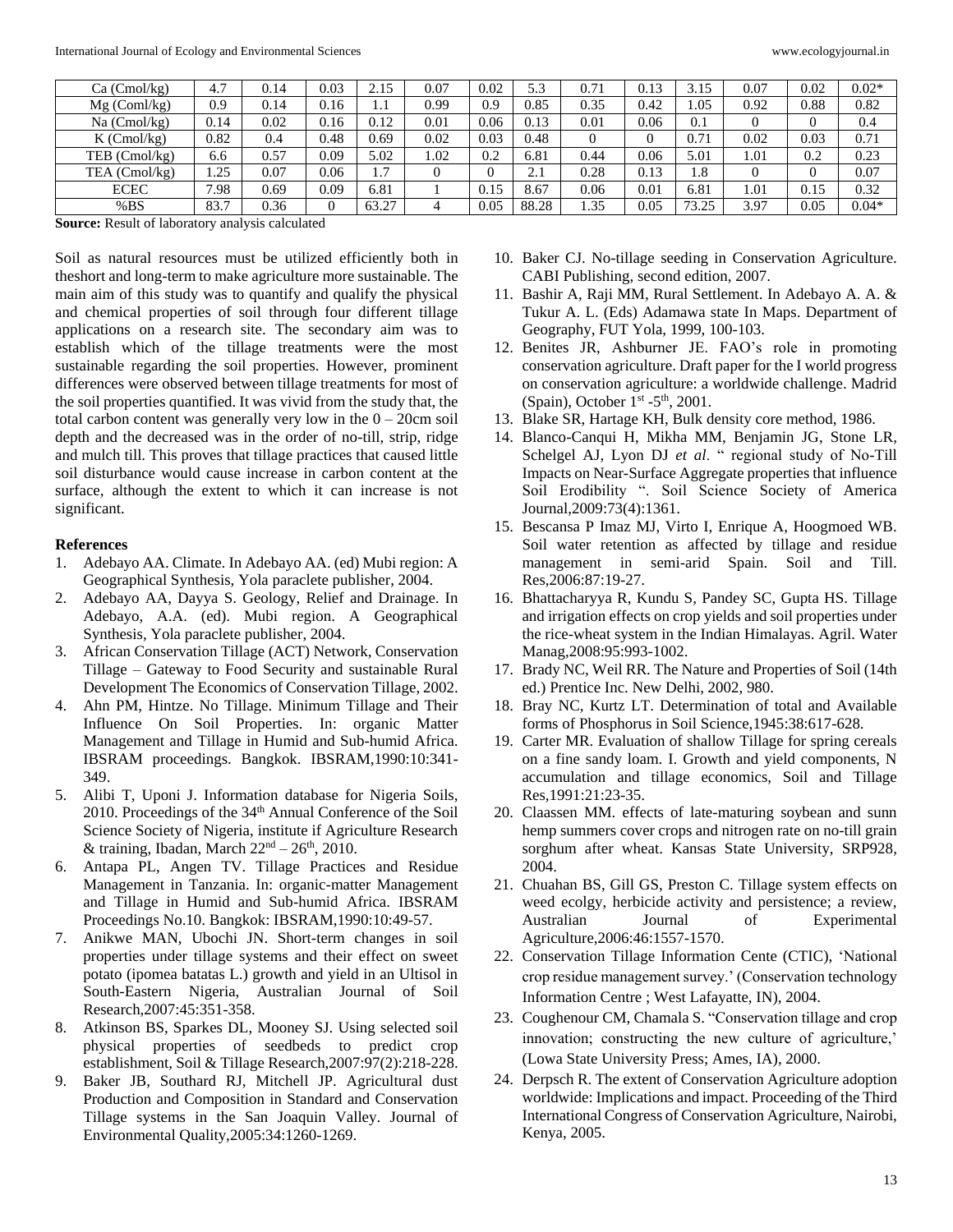- 25. Dumanski J, Peireti R, Benetis J, Mcgarry D, Pieri C. The paradigm of conservation tillage. Proceedings of World Association of Soil and Water Conservation, 2006.
- 26. Elder JW, Lal R. Tillage effects on physical properties of agricultural organic soils of North central Ohio, Soil & Tillage Reasearch,2008:98(2):208-210.
- 27. Eswaran H, Almaraz R, Van Den Berg E, Riech P. An assessment of the soil resources of Africa in relation to productivity. Geoderma,1997:77:1-18.
- 28. FAO: The Economics of Conservation Agriculture, Rome, 2001.
- 29. FAO and World Bank. Promoting Conservation Agriculture in Sb-Saharan Africa (in support of the Soil Fertility Initiative). Draft guidelines, 2000, 20.
- 30. FAO. Conservation Agriculture: Matching production with Sustainability, FAO, 2005.
- 31. Franzluebbers AJ. Soil organic stratification ratio as an indicator of soil quality, Soil & Tillage Research,2002:66(2):95-106.
- 32. Greb BW. Water conservation, central Great Plains. In H. E. Dregne and W. O. Willis (ed.0 Dryland agriculture, Agron, Monogr, ASA, CSSa, and SSSA, Madison, WI,1983:23:57- 72.
- 33. Greenland DJ. Soil management and soil degradation. J. Soil Science,1981:32:301-322.
- 34. Hartemink AE. Soil science in tropical and temperate regions-some differences and similarities. Advances in Agronomy,2002:77:269-292.
- 35. Heer WF, Janke RR. Effects of Termination date of Austrian pea cover crop and nitrogen rates on grain sorghum and wheat yields. Kansas State University SRP928, 2004.
- 36. Horwarth WR, Devevre OC, Doane TA, Kramer AW, van Kessel C. Soil C Sequestration management effects of N cycling and availability, J. M. Kimbe, R. Lal and R. F. Follett, eds Chapter In: Agriculture Practices and Policies for Carbon Sequestration in soil. Lewis Publisher,2002:14:155- 154.
- 37. Hoyt GD. Legumes as a green manure in conservation tillage. In: J. F. Powers (ed.) the Role of Legumes in Conservation Tillage Systems. Soil Conservation Society of America, Ankeny, IA, 1987, 96-98.
- 38. International institute for Topical Agriculture. Selected methods for soil and plants Analysis, Manual Series,1979:1:4-5, 6-7.
- 39. Ismail IG. Rainfed agriculture in perspective, in Proceedings of an International Workshop on Development of Rainfed Agriculture, Philippines, 1984, 27-33.
- 40. Jabro JD, Stevens WB, Evans RG, Iversen WM. Tillage effects on Physical properties in two soils of the Northern Great Plains, Applied Engineering in Agriculture,2009:25:(3):377-382.
- 41. Jaiswal PC. Soil, Plant and Water Analyses, Kalyant Publishers Ludhiana, New Delhi – Nords Hyderab, India, 2003, 1-399.
- 42. Jordial JL, Karlen DL. Comparison of alternative farming systems, III, soil aggregate stability/ Am. J. Altern. Agric,1993:8:27-33.
- 43. Junge B, Abaidoo R, Chikoye D, Stahr K. Soil conservation in Nigeria: Past and present on station and on farm

initiatives. Soil and water conservation society, Ankeny, Lowa, USA, 2008, 28.

- 44. Kathirvel MG, Balasubramanian M, Gopolan Sivakmar CV. Effect of seed treatment with botanical and chemical for the control of root-knot nematodes, M. incognita infesting okra, Indian Journal of Plant Protection,1992:20:191-194.
- 45. Kindig W. "No till/cover crops Articles", York Country Conservation District, 2011.
- 46. Khurshidi K, Igbai M, Arif MS, Nawaz A. Effects of tillage and Mulch on soil physical properties and growth of maize. International, J. Ag. & Biology,2006:8(5):593-596.
- 47. Klute A. Tillage effects on Hydraulic properties of soil. A review in: Predicting Tillage Effecs on Soil Physical Properties and Processes. P. W. Unger and van Doren, D. M. (eds.) ASA Special Publication,1982:44:29-43.
- 48. Kwesiga FS, Franzei P, Mafongoya O, Ajayi DK, Phiri E, Rosa K *et al*. Improved Fallows in Eastern Zambia: History, Farmer Practice and Impacts. Pretoria, IFPRI, NEPAD, CTA, 2003.
- 49. Lal R. Importance of Tillage System in soil and water management in the tropics: in Soil Tillage and crop Production. R. Lal (ed.). IITA Proc,1979a:2:25-32.
- 50. Lal R. Soil conditions and Tillage Methods in the Tropics. Proc. WARSS/WSS Symposium on No-tillage and crop Production in the Tropics (Liberia, 1981), 1981b.
- 51. Lal R. No-till farming: Soil and Water conservation and management in the humid sand sub- humid tropics. IITA Monograph, Ibadan,, Nigeria, 1983, 2.
- 52. Lal R. Tillage and Agriculture sustainability. Soil and tillage Research,1991:20:133-146,
- 53. Landers JN. Zero development Tillage development in tropical Brazil: The story of a successful NGO activity for Wageningen – Draft Paper, 2000.
- 54. Lichi MA, Al-aisi M. Strip-tillage effect on seedbed soil temperature and othe soil physical properties, soil and Tillage Research,2005:80(1-2):233-249.
- 55. Mann CC. "Our Good Earth" Natural Geographic Magazine September, 2008.
- 56. Mcleod E. Feed the soil. Organic Agriculture Research Institute, Graton, CA, 1982, 209.
- 57. Morgan RPC. Soil Erosion and Conservation. National Soil Resources Institute, Cranfield University: Blacurwell Publishing, 2005.
- 58. Mulenga N. Conservation Farming in Zambia. Lusaka, Technical Services Branch, MACO, 2003.
- 59. Mulumba LN, Lal R. Mulching effects on selected soil physical properties, soil amd Tillage Research,2008:98(1):106-111.
- 60. Ogunbode EF. Techniques in Land use studies: In Jibro, H. I (ed) (2003). Techniques in Environmental studies,, Ilorin: Nathadex Publishers, 2003.
- 61. Olaoye JO. Influence of Tillage on crop residue cover, soil properties and yield component of cowpea inn derived savanna ectones of Nigeria. and tillage Research soil and Tillage Research,2003:64:179-187.
- 62. Oni KC. Adoption of Appropriate Agriculture technology for Commercial Arable Crops Farming in Nigeria. An Invited Paper Presented at the Workshop on Commercial farming of Arable Crop in Nigeria organized by the Nigeria